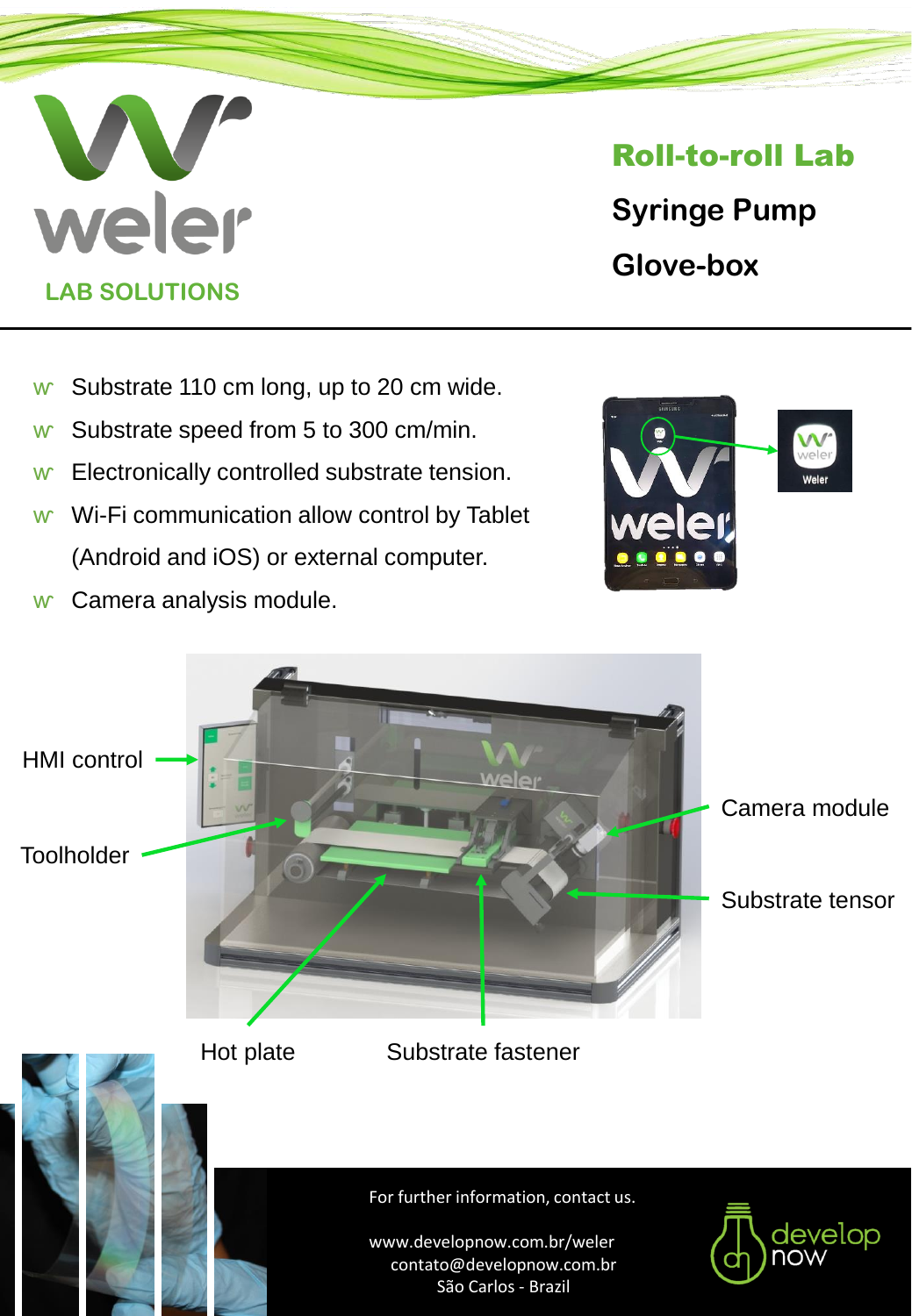

## Roll-to-roll Lab

**Syringe Pump Glove-box**



For further information, contact us.

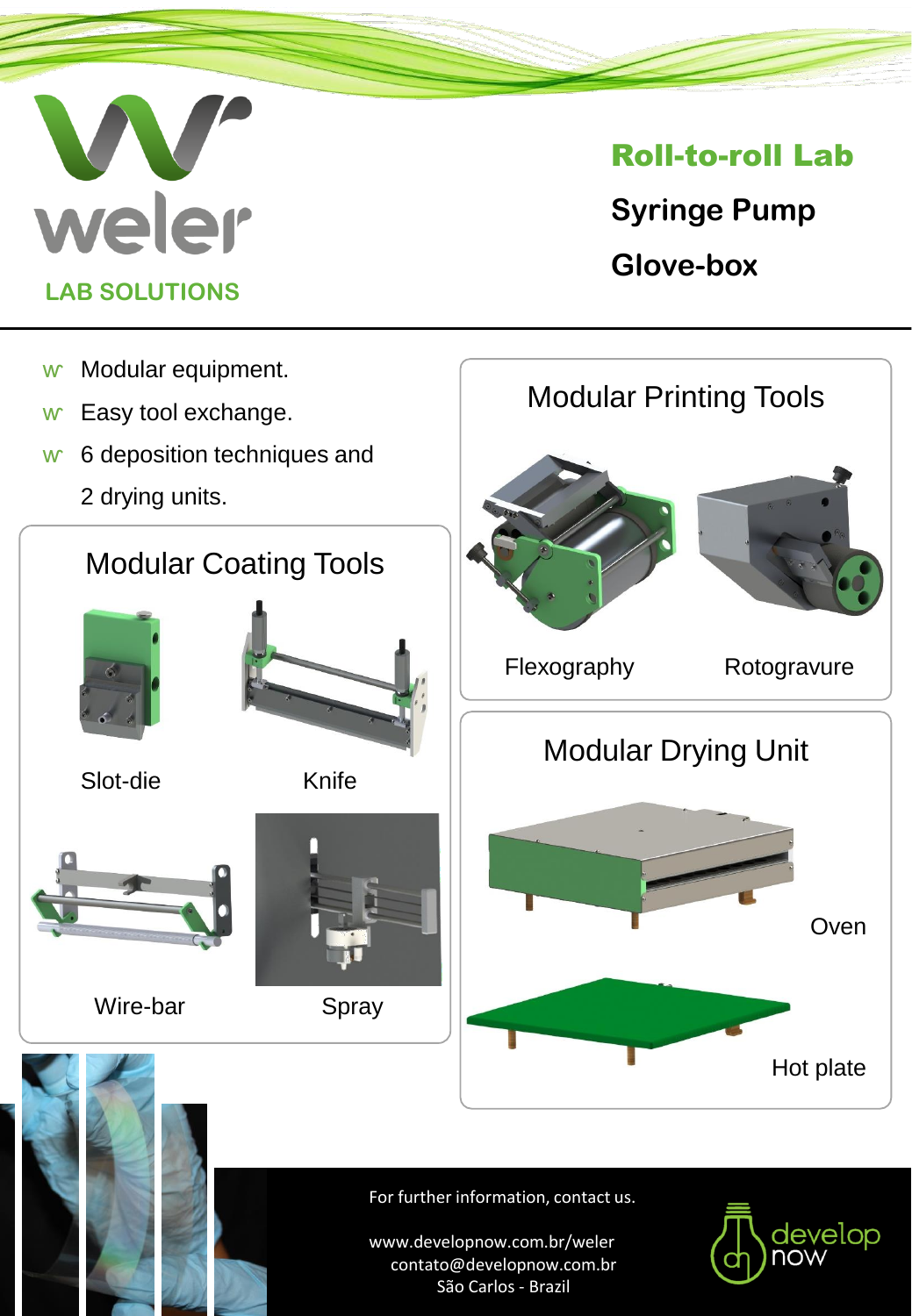

### Roll-to-roll Lab

**Syringe Pump Glove-box**

- w Compact and lightweight:
	- 85 x 50 x 45 cm (L x W x H)
	- About 40 kg.
- w Drying temperature controlled by PID:
	- Up to 200 ºC.
- w Integrated syringe pump.





w Tablet control of parameters.





#### For further information, contact us.

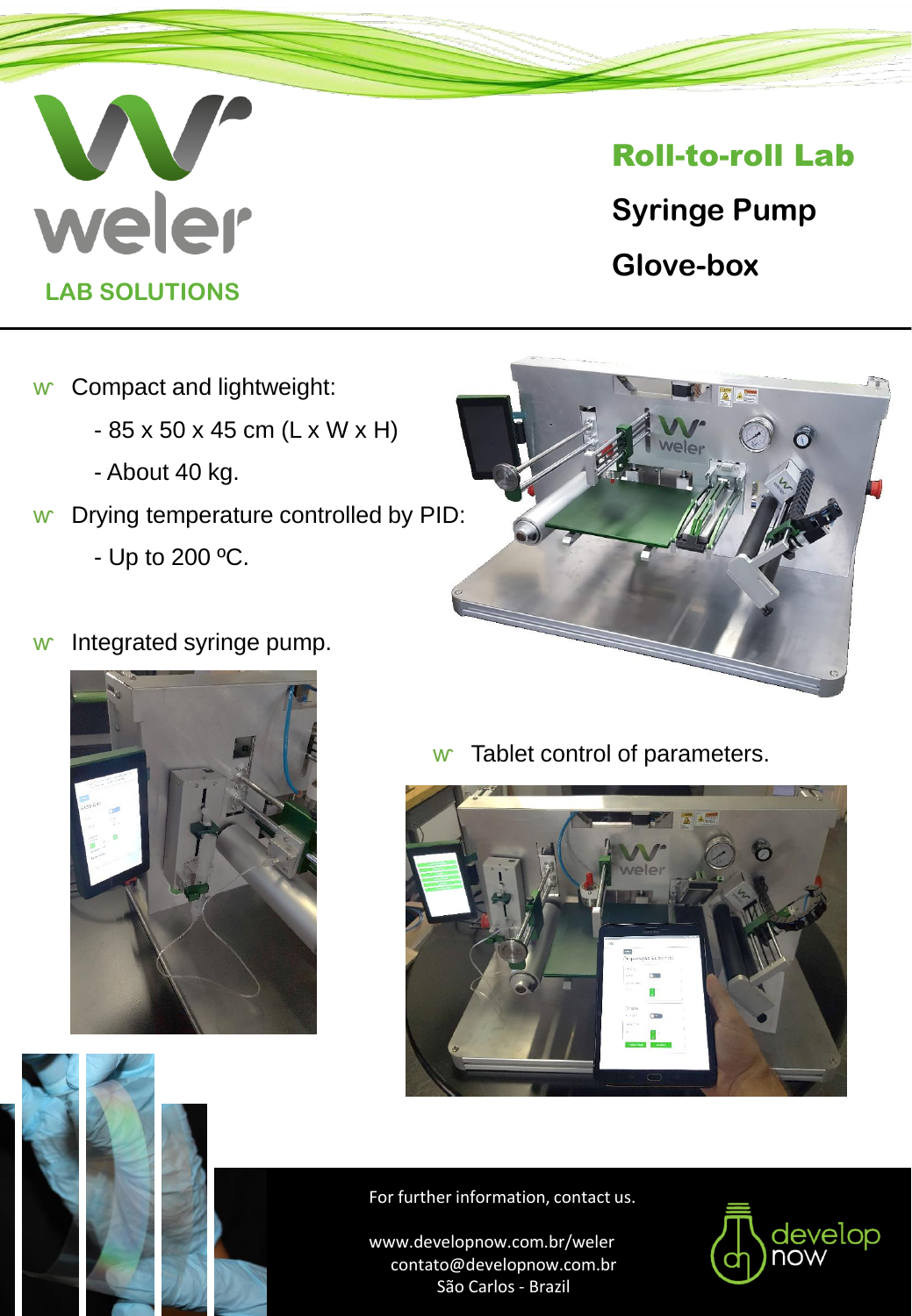# weler **LAB SOLUTIONS**

## **Roll-to-roll Lab** Syringe Pump **Glove-box**

- w Compact syringe pump for confined space applications:  $-195 \times 72 \times 87$  mm (L x W x H)
- w All metal construction, ensuring better strength and finish.
- w Flows between 2.08  $\mu$ L/hr and 33,3 mL/min (1999 mL/hr) depending on the syringe.





- w One syringe, from smallest size up to 60 mL.
- w Independent control system allows the operation of the pump at distance.
- w Reverse-direction latch allows infuses and withdraws.

### \* Not For Clinical Use On Humans



#### For further information, contact us.